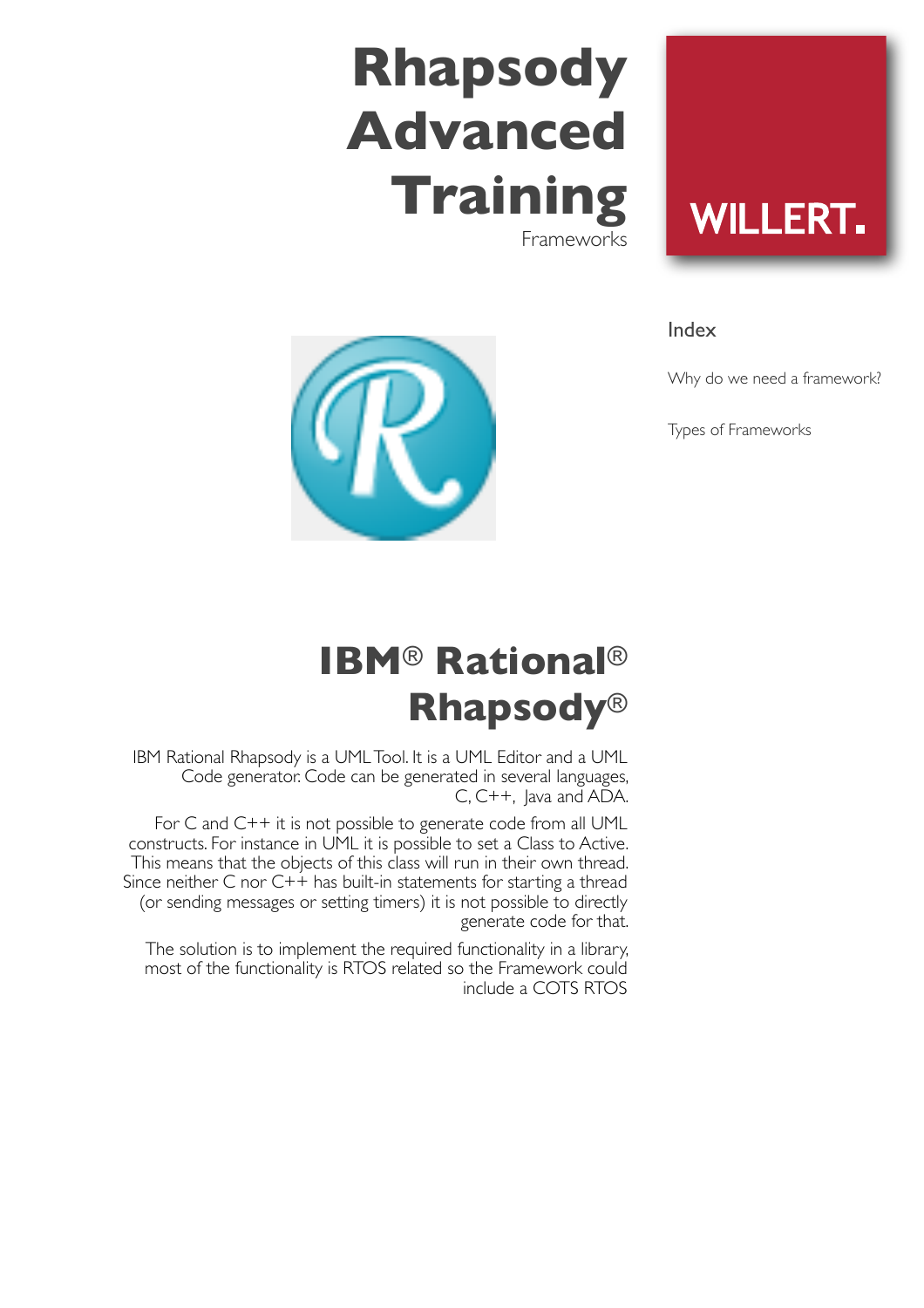## **Why a Framework?**

Well first of all: You don't need a framework if you don't want one!

You can generate code from UML diagrams and then fill the functions with your own code, and call statecharts and or activity diagram code from your own routines. But it is far from convenient to do so. Rhapsody will do a lot of work for you in the framework. Also you can be sure that you use the UML in a correct way if you generate "production code".

The framework will implement the functionality that the language of the generated code does not offer directly. The 'C' language for instance does not have statements for starting a timer, sending and receiving messages and starting a thread.

An RTOS does have that functionality, a Rhapsody framework will use that to implement this functionality.

### **What types of Framework are there?**

One of the parameters that determines what framework you must/can use is the used language. You can use 'C' or 'C++' which both will use different frameworks. Java and C# use almost no framework, they use the Java VM or .net to implement the functionality that the UML needs.

Another difference is the size/speed of the framework. You can imagine that generating code on a multi gigabyte RAM Core-i7 is something different then generating on a 32k ROM 8-bit embedded CPU.

There are many Frameworks available with different features.

#### **RXF, Realtime eXecution Framework**

This is the Willert Software Tools Framework, especially created for realtime embedded targets. Has a small footprint and uses very little RAM. It is very configurable so that it can be precisely tailored for the smallest of targets. It is highly integrated with the target environment so that adapting to a new environment can take longer. Is available in C and C++. This framework uses a normal RTOS to implement most functions. For very limited target environments there is a built-in single-threaded RTOS (OO-RTX) that decreases the size and speed dramatically. Supports Model level debugging with the UML target debugger.

#### **RXF-Cert**

The certifiable version of the RXF. All needed documentation for a certification against IEC61508 SIL 3 are delivered. Some functionality is removed for safety purposes.

#### **OXF, Object eXecution Framework**

This is the IBM standard. Is not very large although larger then the RXF. is very easily adaptable to a new environment due to the OSAL that includes all functions that require adaptation. Is available for all Rhapsody languages C, C++, C#, Java, ADA. Many functions that could be implemented by an RTOS are implemented in the framework itself to save adaptation. This makes the OXF larger than e.g. the RXF. The OXF is not very deterministic since interrupts are disabled quite often and for a non-deterministic duration. Supports Animation based on Code instrumentation and TCP/IP for communication.

#### **MXF, Automotive Framework**

Also delivered from IBM, connects to an AUTOSAR, RTE (OSEK) also called MicroC Framework. Must be adapted to the users environment. Available in C.

The Extended C Framework is currently available only when the Automotive C profile is selected during installation. This framework (which will eventually replace the IDF and SF) is designed primarily for automotive applications where the following is required:

No dynamic memory allocation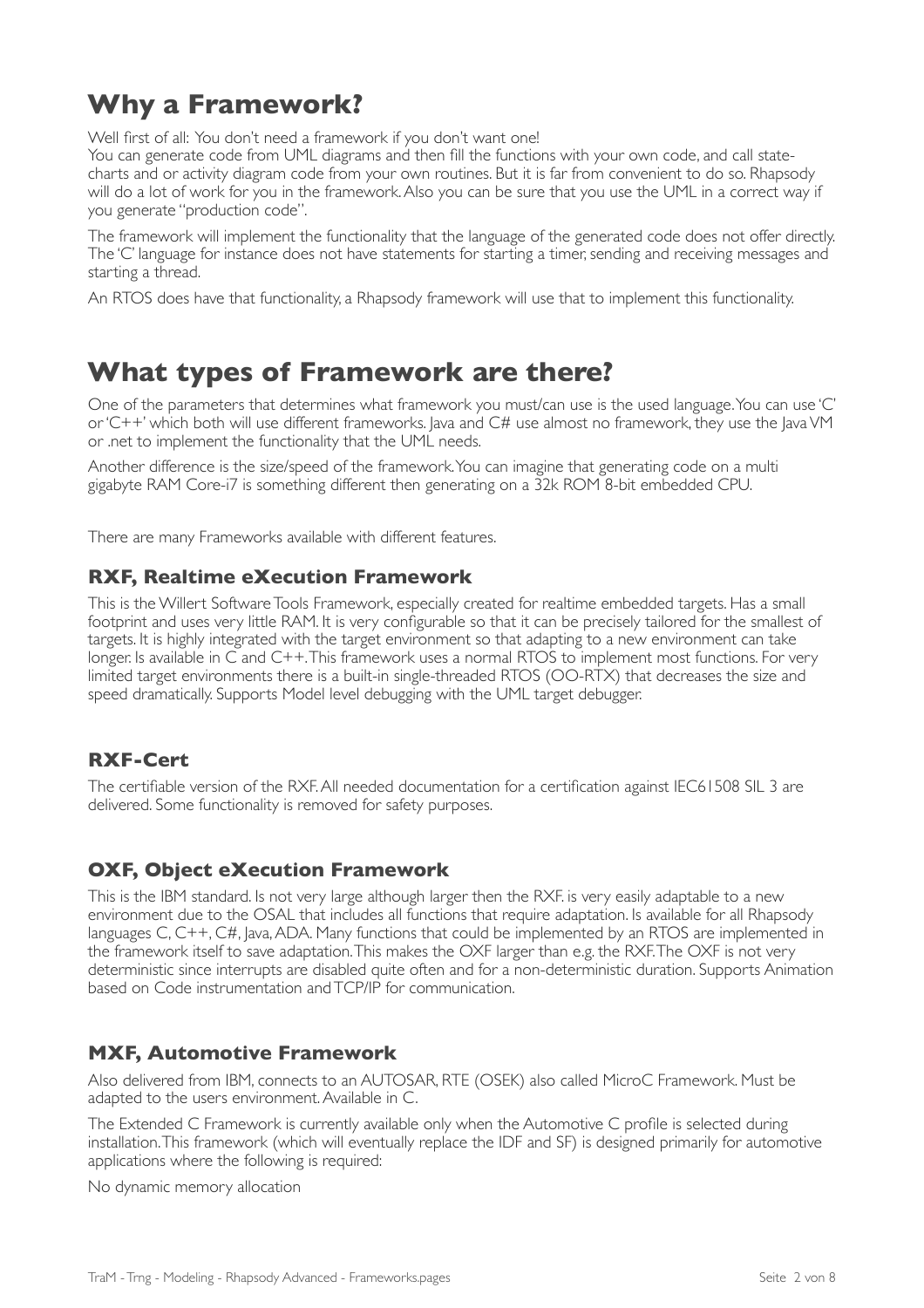| Compile-time initialization                                                                                                                    |                                                                                                                                                                                                                                                |                                                                                                            |  |
|------------------------------------------------------------------------------------------------------------------------------------------------|------------------------------------------------------------------------------------------------------------------------------------------------------------------------------------------------------------------------------------------------|------------------------------------------------------------------------------------------------------------|--|
| Compact and Configurable                                                                                                                       | <b>E</b> Profiles<br>白 R <sub>3</sub> AutomotiveC (REF)                                                                                                                                                                                        |                                                                                                            |  |
| MISRA-98 Compliance                                                                                                                            | <b>Packages</b><br>FixedPointPck (RO)                                                                                                                                                                                                          |                                                                                                            |  |
| GenericServices (RO)<br>$\overline{+}$<br>OSEK integration or No-OS with a simple scheduler<br>MainLoop (RO)<br>庙<br>OSEK21 (RO)               |                                                                                                                                                                                                                                                |                                                                                                            |  |
| Time Triggered Systems                                                                                                                         |                                                                                                                                                                                                                                                |                                                                                                            |  |
| <b>Execution Scheme</b>                                                                                                                        | HighFreq                                                                                                                                                                                                                                       |                                                                                                            |  |
| $\nabla$ Executable<br>$\nabla$ Execution Manager<br>- Activation-<br>Policy: Periodic<br>$\blacksquare$<br>Period: $\sqrt{5}$<br>Delay: $ 0 $ | maintainInputMoc <sup>P</sup> a<br>in_1:uint8 图 in_1:uint8<br>$\mathbb{R}$<br>$\overline{\textbf{H}}$ in 2:uint8<br>filtered_in1:uint8<br>button<br>filtered_in1:uint8<br>tick:uint8<br>in_2:uint8 <b>Mohln_10</b><br>A achin_20<br>Y.<br>mode | displayControl<br>tick:uint8<br>display:uint32<br>display:uint32<br>中 <sub>目doExecute():v</sub><br>display |  |

#### **SMXF, Safety Framework**

Also from IBM, includes Requirements and tests that are required for a certification. This is actually a Rhapsody model, the framework code is also generated from Rhapsody. Available in C and C++

#### **DOX, Distributed Framework**

An IBM Framework dedicated for RTOSes with protected memory. Supports functionality that can use shared memory to send events between objects in different memory spaces.

The framework allows events to be sent across address spaces.

To do so, the following properties will need setting:

C\_CG::Configuration::MultipleAddressSpaces

C\_CG::Class::PublishedName

C\_CG::Class::PublishInstance

For each event, it will be necessary to provide a serialize and unserialize function:

C\_CG::Event::SerializationFunction

C\_CG::Event::UnserializationFunction

A macro RiCGENREMOTE allows events to be sent to a remote address space ex:

#### **IDF, Interrupt Drive Framework**

The IDF was developed by an I-Logix Application Engineer, Marc Richardson. It lacks the use of active classes, therefor it is very small. it was (before Rhapsody 7.6) delivered as a Rhapsody model and the code was generated from that. It is a very good Framework for understanding how framework actually work.

By using the Interrupt Driven Framework (IDF), it is possible to run Rhapsody in C without the need for an Operating System

The IDF can replace the OXF and RTOS

It can be used without malloc \ free

It generates smaller code. For example a simple stopwatch example takes 20K on an ARM7 (framework + libraries + generated code)

It requires just a periodic interrupt to be setup (so that timeouts can be used in State-charts)



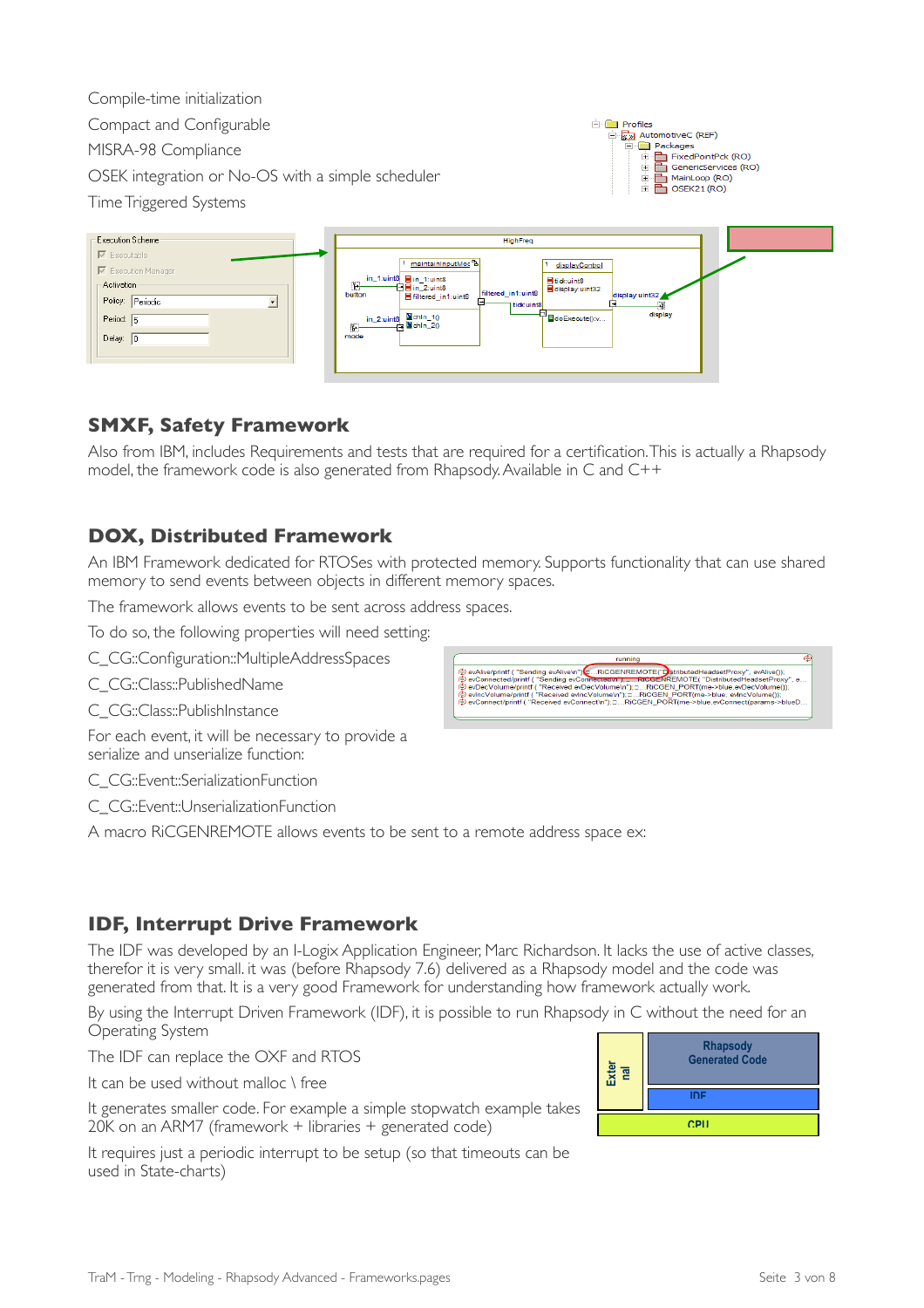Out of the box, there are two IDF models. Idf.rpy is the generic framework and then there will be specific models for each "Adapter" targeting a specific particular compiler and cpu

The model idf.rpy is the "generic" framework that contains the principal framework classes such as RiCReactive

Everything in this model is independent of the actual compiler and cpu used.

Everything that depends on the cpu and compiler is included in a separate "adapter" model

#### **SF, Synchronous Framework**

A very tiny Framework that can only use triggered operations, no time-outs and events.

The standard Rhapsody frameworks ( OXF and IDF ) both allow asynchronous and synchronous communication.

If only synchronous communication is desired so that the behavior is deterministic, then triggered operations can be used instead of events.

In this case, the majority of the framework is redundant.

The Synchronous Framework is just the bare minimum framework necessary to allow the use of triggered operations.

The Synchronous Framework does not require an OS and as such, active classes are not supported.

Timeouts and events are not supported.

Has a smaller footprint than the IDF

#### **NF, No Framework**

Not a real framework, of course but a possibility.

If the framework is not required, then you can simply set the stereotype «NoFramework» to the configuration.

Of course without the framework, there will be no code generation for active classes, ports, state charts, relations with unbounded multiplicity, …



| <b>Configuration: Release in Hello</b>                                                                         |
|----------------------------------------------------------------------------------------------------------------|
| General Description Initialization<br>Settings   Checks   Relations   Tags   Properties                        |
| Initial instances:                                                                                             |
| Explicit C Derived                                                                                             |
| ⊞- Default                                                                                                     |
| Generate Code For Actors<br>Initialization code<br>for ( int i=0; i<10000; i++ ) {<br>cout << "Hello" << endl: |

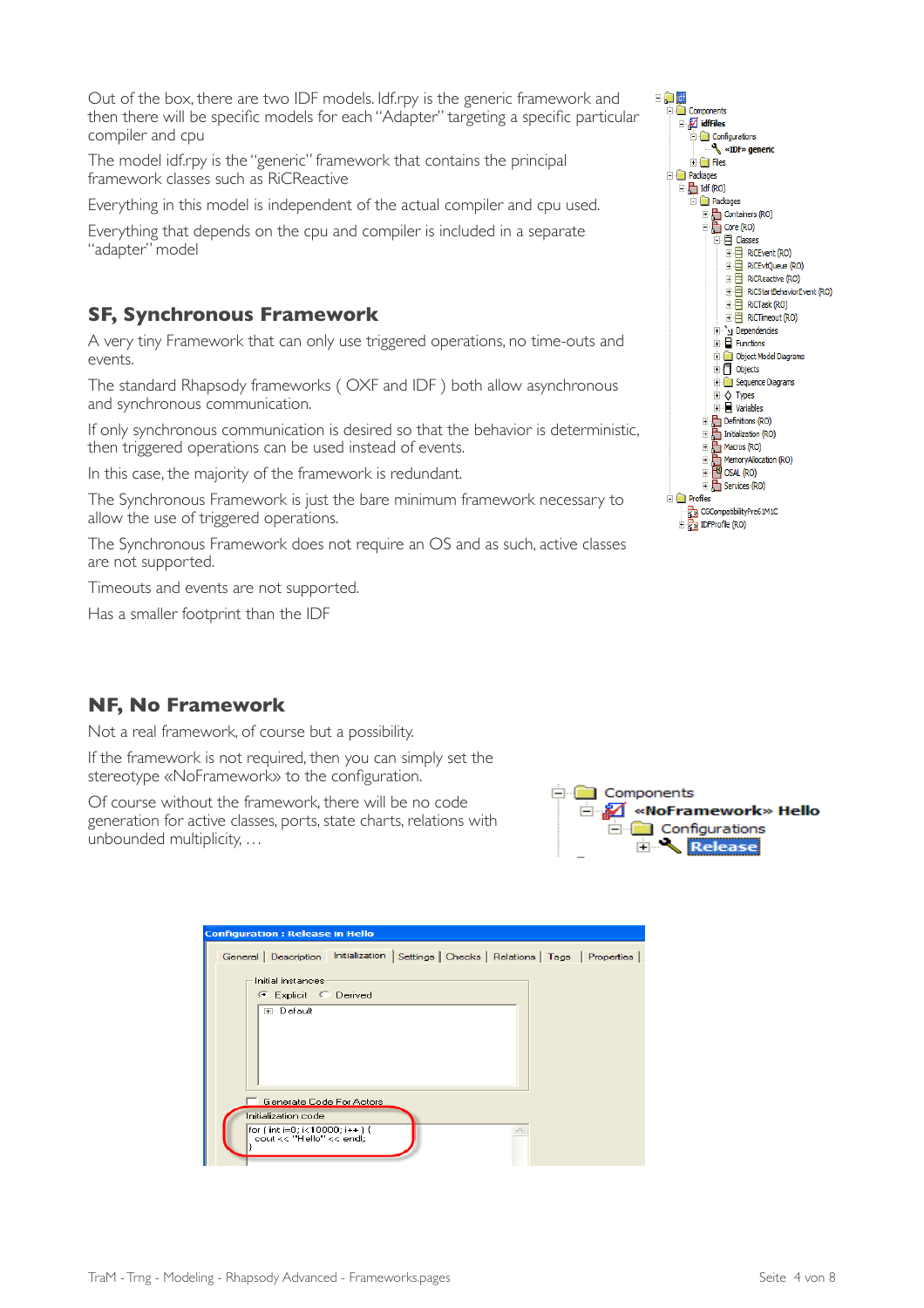## **What must be adapted?**

First the framework itself. Depending on the type of framework there are functions that have dependencies with the hardware and the development environment. They must be adapted.

Then there is the build environment. There are frameworks that come as a Rhapsody model, the must be adapted in Rhapsody. Most frameworks use the "build in Rhapsody" way to build applications. Only RXF and RXF-Cert use a deployer to integrate the generated sources in an IDE project and build from there.

```
E- RICOSMutex
                                                                                                         \overline{\Box} \overline{\Box} Operations
  /**********************************
                                                                                                                                                 RiCOSMutex
 7 + 1Mutex interface
                                                         -36.36\equiv cleanup()
 /***********************************
                                                                                                                  \Xi create()
  /* init and cleanup */
 RiCBoolean RiCOSMutex_init(RiCOSMutex * const me);
                                                                                                                  日
                                                                                                                       destroy()
 void RiCOSMutex_cleanup(RiCOSMutex * const me);
                                                                                                                  \equiv free()
   * create and destroy *⊟
                                                                                                                       \mathsf{init}()RiCOSMutex * RiCOSMutex_create();
                                                                                                                  ⊟
                                                                                                                       lock()void RiCOSMutex_destroy(RiCOSMutex * const me);
 \times lock the mutex */
  \frac{1}{2} in environments other than psos this is a macro, which implements the same interface */
  #ifdef pSOS
 RiCOSResult RiCOSMutex lock(RiCOSMutex * const me);
  #endif
  /* free the mutex */
  \frac{1}{2} in environments other than psos this is a macro, which implements the same interface */
  #ifdef pSOS
 RiCOSResult RiCOSMutex_free(RiCOSMutex * const me);
  #endif
RiCOSResult RiCOSMutex_lock(RiCOSMutex * const me) { RiCOSResult RiCOSMutex_lock(RiCOSMutex * const me) { \text{RiCOSNutes\_lock(RiCOSNutes\_lock} + \text{const} \neq 0) { \text{retur } 0} { \text{return } 0} { \text{return } 0} { \text{return } 0} { \text{return } 0} { \text{return } 0} { 
                                                                                               return 1;return WaitForSingleObject(me->hMutex, INFINITE);
                                                                                           else<br>return 0;
\mathbf{u}D.
RiCOSResult RiCOSMutex_free(RiCOSMutex * const me) {<br>if (me == NULL) { return 0; }
                                                                                        RiCOSResult RiCOSMutex free(RiCOSMutex * const me) {<br>
if (me == NULL) { return 0; }<br>
if (semGive(me->hMutex)==OK)<br>
return 1;<br>
else<br>
return 0;
   return (RiCOSResult) ReleaseMutex(me->hMutex);
RiCBoolean RiCOSMutex_init(RiCOSMutex * const me) {<br>if (me == NULL) return 0;
                                                                                         \mathcal{P}RiCBoolean RiCOSMutex init(RiCOSMutex * const me) {<br>if (me == NULL) return 0;
      \begin{minipage}[c]{0.9\linewidth} \texttt{me->hMutes} = \texttt{CreateMutes( NULL, FALSE, NULL)}; \\ \texttt{return (me->hMutes != NULL)}; \end{minipage}me->hMutex = semMCreate(SEM_Q_FIFO);<br>return (me->hMutex != NULL);
ŋ,
void RiCOSMutex_cleanup(RiCOSMutex * const me) {<br>if (me != NULL) (void) CloseHandle(me->hMutex);
                                                                                         P,
                                                                                        void RiCOSMutex_cleanup(RiCOSMutex * const me) {<br>if (me != NULL && me->hMutex !=NULL) {<br>semDelete(me->hMutex);<br>me->hMutex = NULL;
Ą,
RiCOSMutex * RiCOSMutex_create() {<br>RiCOSMutex * me = malloc(sizeof(RiCOSMutex));<br>(void) RiCOSMutex_init(me);<br>return me;
                                                                                              -3
                                                                                         D.
                                                                                         RiCOSMutex * RiCOSMutex_create() {<br>RiCOSMutex * me = malloc(sizeof(RiCOSMutex));<br>RiCOSMutex_init(me);
-3
void RiCOSMutex_destroy(RiCOSMutex * const me) {<br>if (me != NULL) {<br>RiCOSMutex_cleanup(me);
                                                                                               return me;
                                                                                         <sup>1</sup>
             free(ne):
                                                                                        void RiCOSMutex_destroy(RiCOSMutex * const me) {<br>if (me != NULL) {<br>RiCOSMutex_cleanup(me);
       \overline{1}D,
```
 $free(ne)$ :

Ą,  $\,$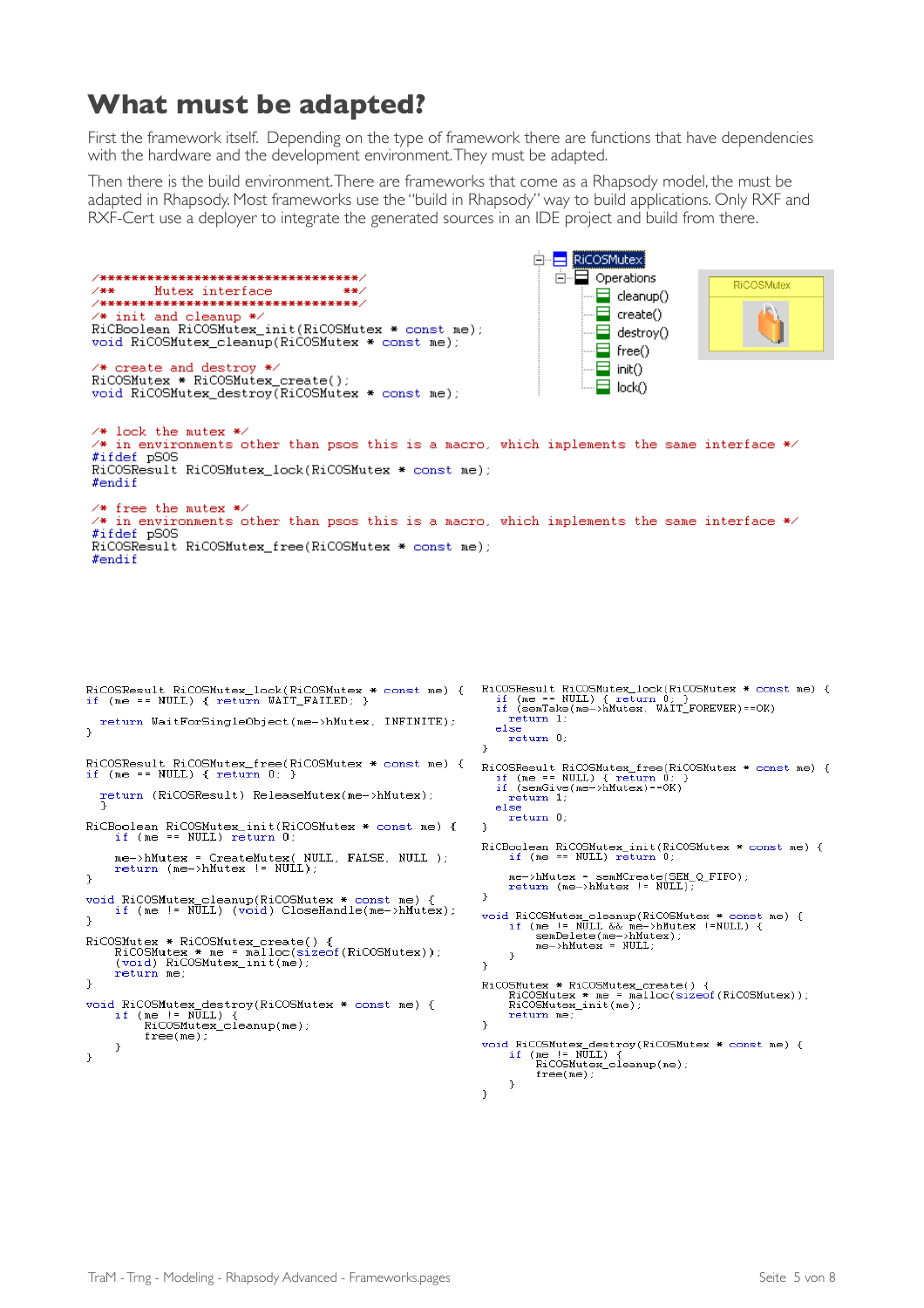

The interface stays the same, the implementation is different. Creating an adapter for a new environment is not that difficult although the documentation is not very thorough. Looking at the delivered example adapters will help you a lot. The advantage of using the OSAL is that you can use RTOS functions in your code without caring about the underlying RTOS.

Create using

```
me->itsMutex = RiCOSMutex_create(); 
Locking:
RiCOSMutex_lock(me->itsMutex); 
Freeing:
RiCOSMutex_free(me->itsMutex);
```
## **How does it work**

These are the principal classes in the Event Driven Framework:

| WST_TSK (Task)                 |
|--------------------------------|
| WST_FSM (Finite State Machine) |
| WST_EVT (Event)                |
| WST_MSQ (Message Queue)        |
| WST_MTX (Mutex)                |
| WST_TMR (Timer)                |
| WST_TMM (Timer Manager)        |
| WST_MEM (Memory Manager)       |
|                                |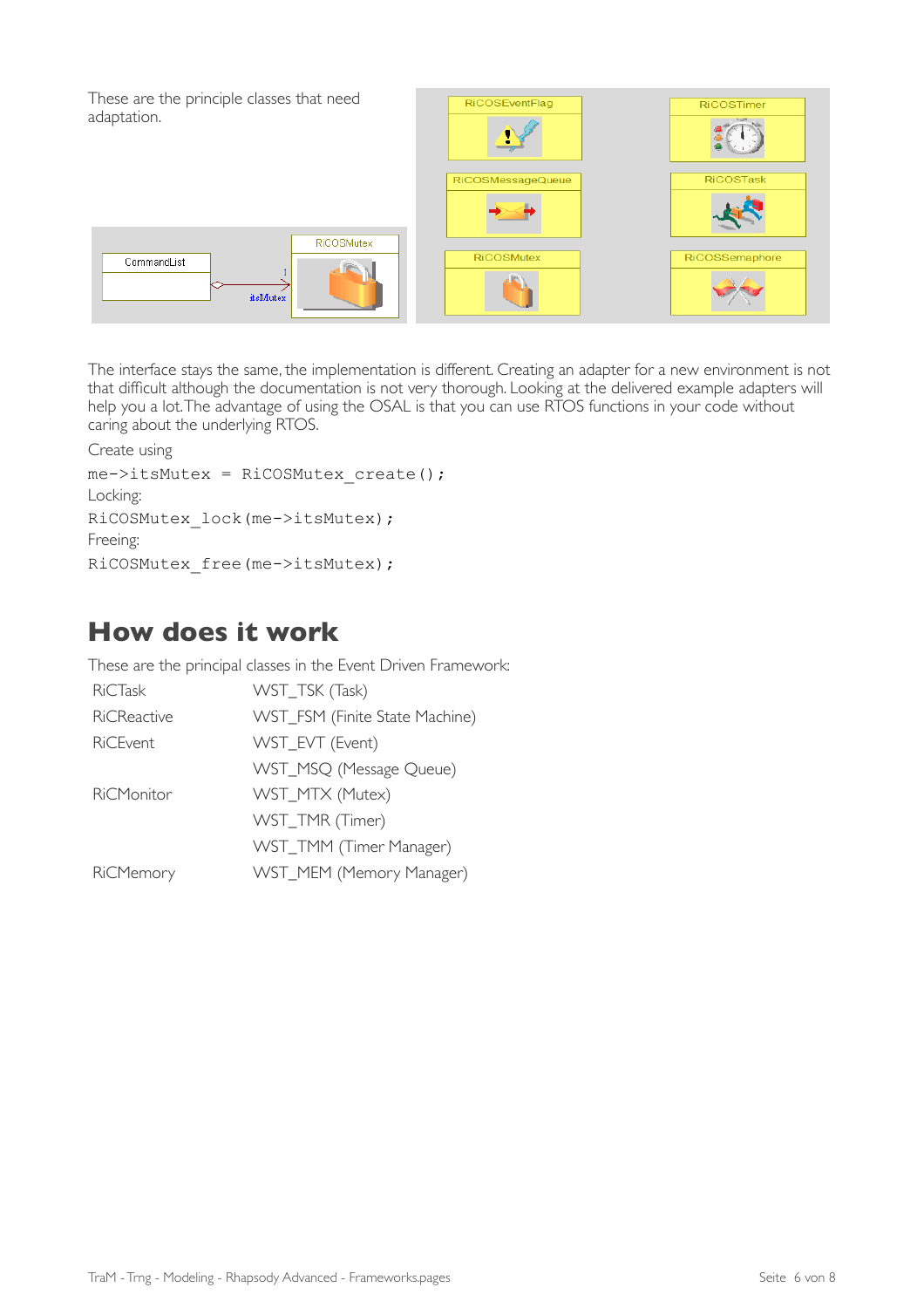#### **RiCTask (WST\_TSK)**

This class contains the base function for the framework. Every active object has an instance of this function (hence the RiCTask \* me argument)

It waits for an event and process the event by calling the generated function from the receiving object (rootstate\_dispatchevent() )

```
RiCReactive* RiCTask execute(RiCTask * const me) {
       RiCTakeEventStatus result:
       RicEvent * ev = NULL;<br>RicEvent * ev = NULL;<br>RicReactive * dest = NULL;
       while (true) {<br>\angle* Wait for an event */
               RiCOSMessageQueue_pend(&me->eventQueue);
               /* Get the next event */<br>ev = RiCOSMessageQueue_get(&me->eventQueue);
               \frac{1}{1} Get reactive object waiting for this event */<br>dest = RiCEvent_getDestination(ev);
               /* Dispatch the event */<br>if (RiCEvent_getlId(ev) != RiCCancelledEvent_id) {<br>result = RiCReactive_takeEvent(dest, ev);
               \chi/* If necessary, delete the event */<br>if (RiCEvent_isDeleteAfterConsume(ev)) {<br>if (ev->eventDestroyOp != NULL) {<br>ev->eventDestroyOp((void*)ev);
                       \} else
                              RiCEvent_destroy(ev);
                       \mathbf{R}\mathcal{F}\mathcal Y\mathcal{V}
```
#### **RiCReactive (WST\_FSM)**

A reactive class is one that reacts to events / timeouts.

Each class that has a State-chart, contains an instance of RiCReactive. This is a class that knows how to handle timeouts RiCTimeout and events RiCEvent.

RiCReactive has two main operations

The operation gen() allows events to be sent to the object, it calls an operation on its thread to queue the event onto the thread's event queue.

When the event / timeout is taken off the event queue, the takeEvent() operation is called to handle the event / timeout.

#### **RiCEvent (WST\_EVT)** typedef struct RiCEvent { struct RiCReactive \* destination; RiCEventDestroyOp eventDestroyOp; RiCBoolean deleteAfterConsume; RiCBoolean frameworkEvent; short lId; } RiCEvent :

RiCBoolean RiCEvent\_init(RiCEvent \* const me, short 1Id, const struct RiCReactive \* dest); void RiCEvent cleanup(RiCEvent \* const me); RiCEvent \* RiCEvent\_create( short 1Id, const struct RiCReactive \* const dest); void RiCEvent\_destroy(RiCEvent \* const me);